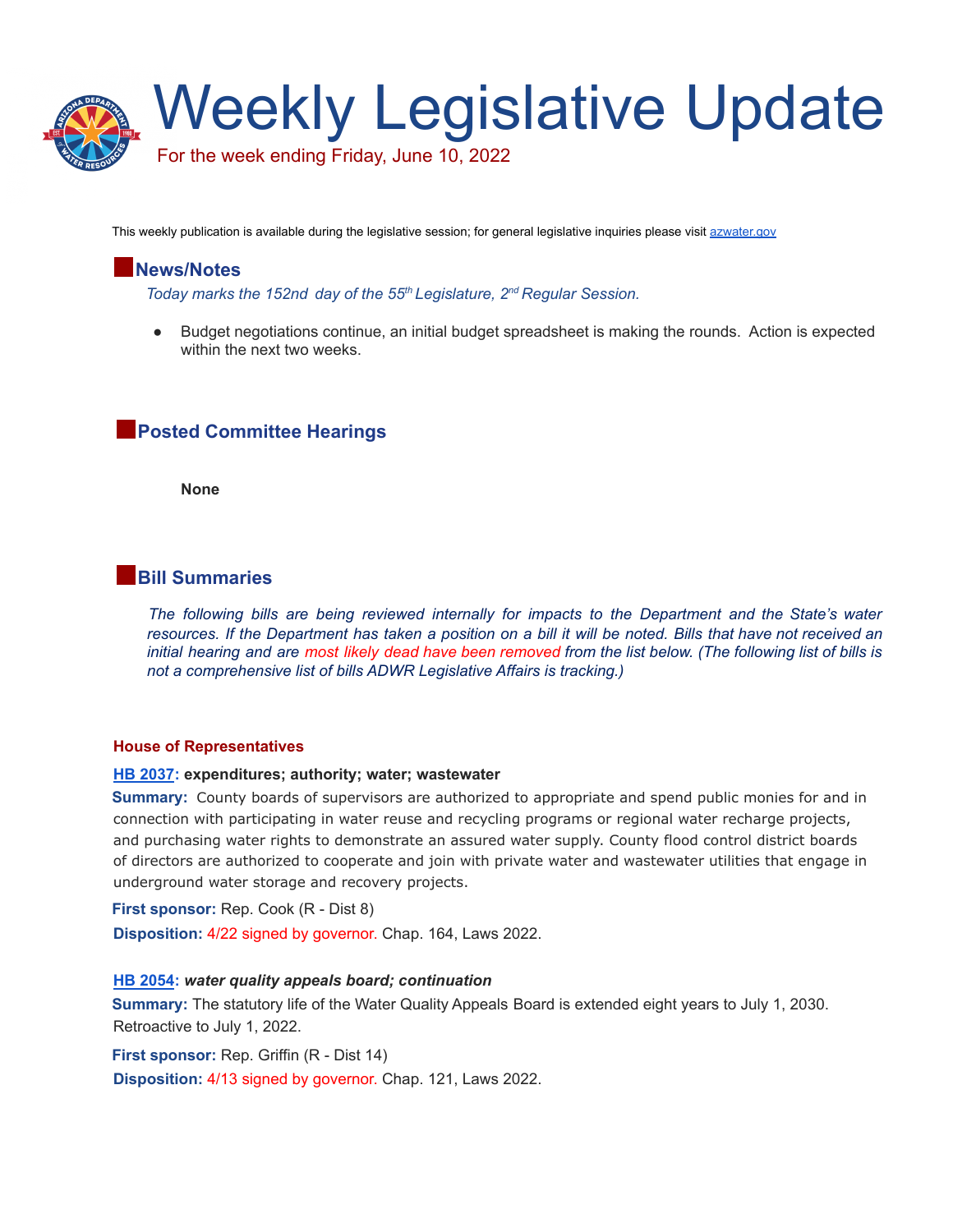## **HB [2055](https://www.azleg.gov/legtext/55leg/2R/bills/hb2055h.pdf):** *Harquahala non-expansion area; groundwater transportation*

**Summary:** A public service corporation that is regulated by the Corporation Commission, that holds a certificate of convenience and necessity for water service in an initial active management area, and that owns land eligible to be irrigated in the Harquahala irrigation non-expansion area, as well as this state and a political subdivision of this state, are eligible to transport groundwater away from the Harquahala irrigation non-expansion area for transportation to an initial active management area for its own use or use by the Arizona Water Banking Authority if a list of specified conditions are met.

**First sponsor:** Rep. Griffin (R - Dist 14) **Disposition:** 3/22 passed Senate rules **ADWR Position:** Neutral

## **HB [2057](https://www.azleg.gov/legtext/55leg/2R/laws/0063.pdf):** *water supply development fund; revisions*

**Summary:** Monies in the Water Supply Development Revolving Fund may be used for providing technical assistance to water providers for water supply development projects. Increases the maximum amount of a single Water Infrastructure Finance Authority grant to water providers for water supply development projects to \$250,000, from \$100,000.

**First sponsor:** Rep. Griffin (R - Dist 14)

**Disposition:** 3/25 signed by Governor Chap. 63, Laws 2022.

## **HB [2095](https://www.azleg.gov/legtext/55leg/2R/bills/hb2095h.pdf):** *posting of notices; municipal websites [\(strike-everything](https://www.azleg.gov/legtext/55leg/2R/adopted/S.2095NREW.pdf) title: groundwater)*

**Summary:** Allows specified entities to transport, to La Paz County, water from the Butler Valley Groundwater Basin (Butler Basin), McMullen Valley Groundwater Basin (McMullen Basin) and Harquahala Irrigation Non-expansion Area (Harquahala INA) and outlines transportation requirements.

**First sponsor:** Rep. Griffin (R - Dist 14) **Disposition:** 3/22 passed Senate rules **ADWR Position:** Neutral

# **HB [2129](https://www.azleg.gov/legtext/55leg/2R/bills/hb2129h.pdf):** *ADEQ direct potable reuse; rules*

**Summary:** Establishes, by December 31, 2024, a Direct Potable Reuse of Treated Wastewater Program (Program) and appropriates \$1,500,000 from the state General Fund (state GF) in FYs 2023 and 2024 to operate the Program's permitting process. **First sponsor:** Rep. Griffin (R - Dist 14)

**Disposition:** 5/3 retained on Senate COW calendar.

# **HB [2131](https://www.azleg.gov/legtext/55leg/2R/laws/0101.pdf):** *HOA's; artificial grass ban prohibited*

**Summary:** In any planned community that allows grass on a member's property, a homeowner's association (HOA) cannot prohibit installing or using artificial grass on any member's property. An HOA is allowed to adopt reasonable rules regarding the installation and appearance of artificial grass if those rules do not prevent installing or using the artificial grass. The court is required to award reasonable attorney fees and costs to any party that prevails in an action against the HOA for a violation of this legislation.

**First sponsor:** Rep. Kavanagh (R - Dist 23)

**Disposition:** 3/30 signed by Governor. Chap. 101, Laws 2022.

### **HB [2231](https://www.azleg.gov/legtext/55leg/2R/laws/0152.pdf):** *universities; water rights adjudications*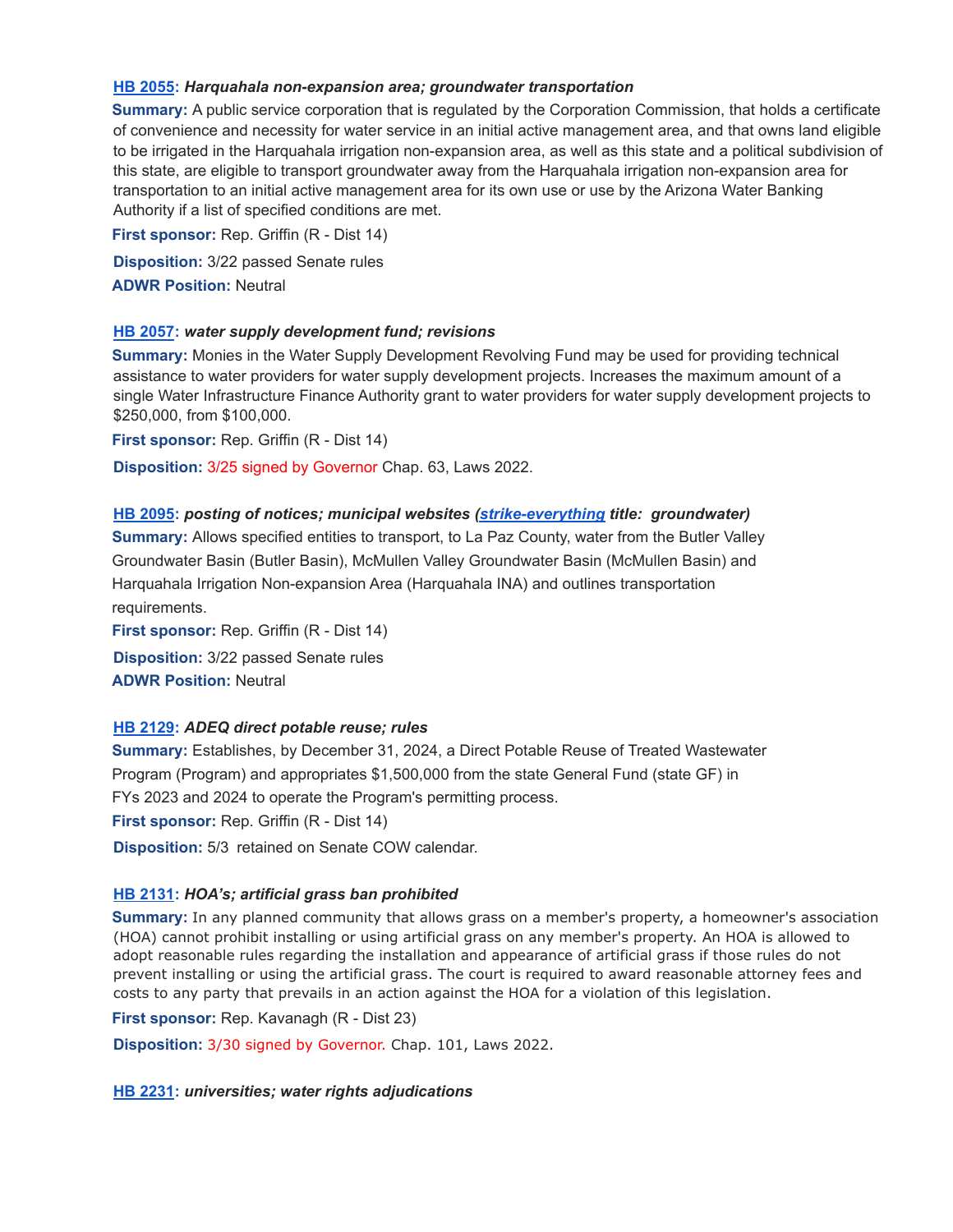**Summary:** A university under the jurisdiction of the Arizona Board of Regents is authorized to offer pro bono assistance to claimants who are small landowners in the general stream adjudication of water rights who are not represented by counsel. Any university that offers such assistance is required to cooperate and coordinate with the faculty of a cooperative extension in Arizona that has a program to support the economic vitality of rural communities and the use of natural resources in those communities. By November 15 of each year, a university that offers such assistance is required to submit a written report of assistance activities to the Governor and the Legislature.

**First sponsor:** Rep. Griffin (R - Dist 14)

**Disposition:** 4/18 signed by governor. Chap. 152, Laws 2022. **ADWR Position:** Neutral

#### **HB [2389](https://www.azleg.gov/legtext/55leg/2R/bills/hb2389h.pdf):** *rulemaking review; time frame (strike [everything](https://www.azleg.gov/legtext/55leg/2R/adopted/S.2389%20NREW.pdf) title: river water transfers)*

**Summary:** Limits the transference or conveyance of a claim to use fourth priority Colorado River water to specified uses in Arizona counties adjacent to the western border of Arizona.

**First sponsor:** Rep. Griffin (R - Dist 14)

**Disposition:** 4/4 passed Senate rules

**ADWR Position:** Neutral

### **HB [2409](https://www.azleg.gov/legtext/55leg/2R/laws/0154.pdf):** *multi-county water districts; storage tax*

**Summary:** The maximum tax levy for water storage of \$0.04 per \$100 of assessed valuation in a multi-county water conservation district is extended through December 31, 2029, after which the maximum tax levy is reduced to \$0.03 per \$100 of assess valuation. The delayed repeal of statute authorizing the tax levy is extended five years to January 2, 2035.

**First sponsor:** Rep. Griffin (R - Dist 14)

**Disposition:** 4/18 signed by governor. Chap. 154, Laws 2022.

### **HB [2411:](https://www.azleg.gov/legtext/55leg/2R/laws/0178.pdf)** *coal combustion residuals; program*

**Summary:** Adds a new article to Title 49 (The Environment) allowing the Director of the Department of Environmental Quality to adopt rules to establish and operate a Coal Combustion Residuals (CCR) Program equivalent to or at least as protective as the federal CCR Program for the purpose of obtaining approval to operate the federal CCR Program. Federal CCR regulations may be adopted by reference. The rules are required to provide requirements for issuing, denying, suspending, or modifying individual CCR permits, and must include a list of specified provisions.

**First sponsor:** Rep. Griffin (R - Dist 14)

**Disposition:** 4/25 signed by governor. Chap. 178, Laws 2022. **ADWR Position:** Support

### **HB [2538](https://www.azleg.gov/legtext/55leg/2R/bills/hb2538h.pdf):** *water protection fund; appropriation*

**Summary:** Appropriates \$1 million from the general fund in FY2022-23 to the Arizona Water Protection Fund.

**First sponsor:** Rep. Griffin (R - Dist 14)

**Disposition:** 3/15 Passed Senate Appropriations

**ADWR Position:** Neutral

### **HB [2539](https://www.azleg.gov/legtext/55leg/2R/bills/hb2539p.pdf):** *nonnative species eradication; projects; appropriation*

**Summary:** Appropriates \$15,000,000 for nonnative vegetation invasive species eradication projects along a specified part of the Gila River

**First sponsor:** Rep. John (R - Dist 4)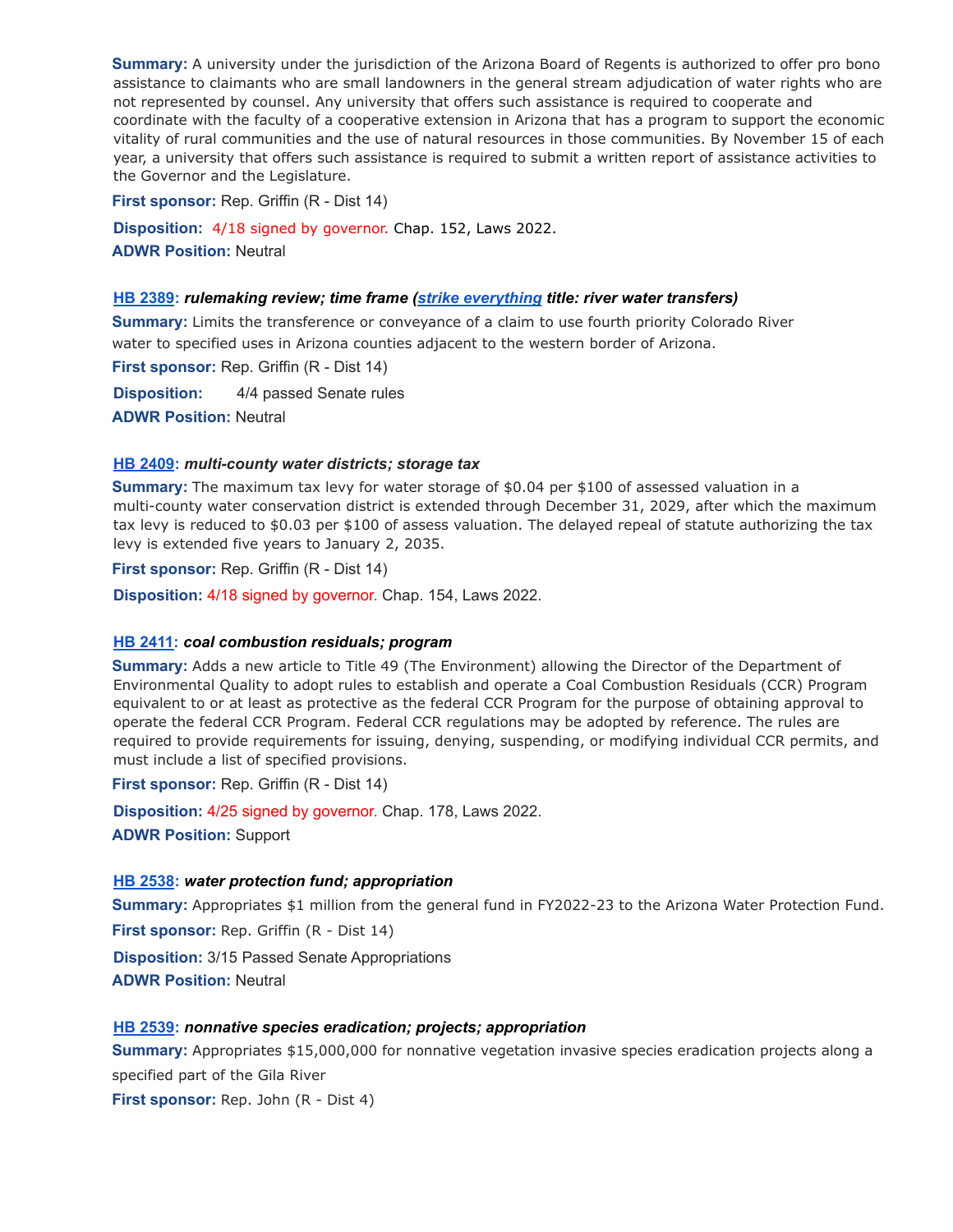**Disposition:** 3//30 from Senate appro do pass.

### **HB [2556](https://www.azleg.gov/legtext/55leg/2R/laws/0068.pdf):** *water infrastructure finance; sunset repeal*

**Summary:** Repeals the statutory termination date of July 1, 2022 for the Water Infrastructure Finance Authority. Retroactive to July 1, 2022.

**First sponsor:** Rep. Griffin (R - Dist 14) **Disposition:** 3/25 signed by Governor Chap. 68, Laws 2022

### **HB [2619](https://www.azleg.gov/legtext/55leg/2R/bills/hb2619h.pdf):** *post vaccine injuries; COVID-19; posting (strike [everything](https://www.azleg.gov/legtext/55leg/2R/adopted/S.2619NREW.pdf) title: rainwater harvesting prgm)*

**Summary:** Establishes the Rainwater Harvesting Grant Program (Program) and outlines Program requirements. Appropriates \$1,000,000 from the state General Fund (state GF) to the Arizona Department of Water Resources (ADWR) to administer the Program **First sponsor:** Rep. Kaiser (R - Dist 15) **Disposition:** 3/22 Passed Senate NREW w/ strike everything amendment

#### **Senate**

#### **SB [1067:](https://www.azleg.gov/legtext/55leg/2R/laws/0133.pdf)** *water infrastructure finance authority; cities*

**Summary:** Municipalities with a population of more than 150,000 persons and less than 300,000 persons are no longer required to get voter approval before entering into a financial assistance loan repayment agreement with the Water Infrastructure Finance Authority (WIFA). WIFA is prohibited from providing funds to a municipality to condemn or acquire through eminent domain any assets of a public service corporation regulated by the Corporation Commission. During FY2022-23 through FY2026-27, all counties and municipalities regardless of population, and a sanitary district with a population of fewer than 50,000 persons, are authorized to enter info a financial assistance loan repayment agreement with WIFA without voter approval. Emergency clause.

**\_\_\_\_\_\_\_\_\_\_\_\_\_\_\_\_\_\_\_\_\_\_\_\_\_\_\_\_\_\_\_\_\_\_\_\_\_\_\_\_\_\_\_\_\_\_\_\_\_\_\_\_\_\_\_\_\_\_\_\_\_\_\_\_\_\_\_\_\_\_\_\_\_\_\_\_\_\_\_\_\_\_\_\_\_\_\_\_\_**

**First sponsor:** Sen. Shope (R - Dist 8) **Disposition:** 4/13 signed by governor. Chap. 133, Laws 2022.

#### **SB [1171](https://www.azleg.gov/legtext/55leg/2R/bills/SB1171H.pdf):** *treated processed water*

**Summary:** Allows a food or beverage manufacturer to accrue long-term storage credits for storing treated process water. Limits who can use this stored water and be assigned the resulting credits. Outlines how the Arizona Department of Water Resources will account for treated process water when evaluating compliance with a management plan's conservation requirements. **First sponsor:** Sen. Gowan (R - Dist 14) **Disposition:** 5/25 amended in House COW

#### **SB [1197](https://www.azleg.gov/legtext/55leg/2R/laws/0213.pdf): WIFA projects; irrigation districts**

**Summary:** Redefines service area for an irrigation district and allows these districts and water conservation districts to receive financial assistance from the Water Infrastructure Finance Authority (WIFA) to design, rehabilitate or improve water or wastewater infrastructure. **First sponsor:** Sen. Shope (R - Dist 8) **Disposition:** 5/2 signed by governor. Chap. 213, Laws 2022

## **SB [1564:](https://www.azleg.gov/legtext/55leg/2R/bills/sb1564s.pdf)** *on farm efficiency pilot program (striker)*

**Summary:** Establishes the On-farm Irrigation Efficiency Pilot Program (Program) and Fund (Fund) to provide grants and collect data for on-farm irrigation efficiency systems and projects. Appropriates